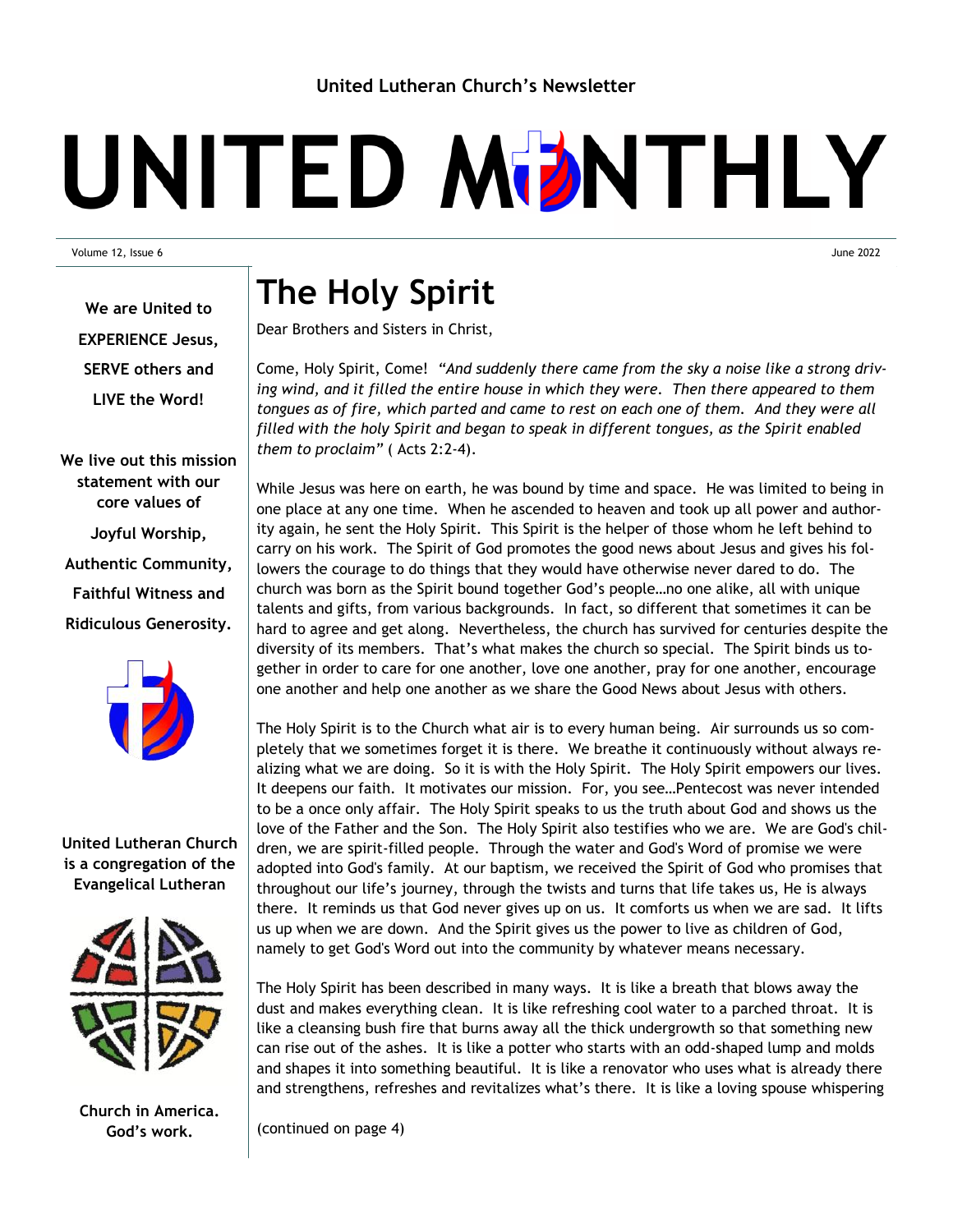# June 2022

| <b>SUN</b>                                                                 | <b>MON</b>                                                                  | <b>TUE</b>                                                                   | <b>WED</b>                                                                                             | <b>THU</b>                                                                         | <b>FRI</b>                                                                   | <b>SAT</b>                                                                        |
|----------------------------------------------------------------------------|-----------------------------------------------------------------------------|------------------------------------------------------------------------------|--------------------------------------------------------------------------------------------------------|------------------------------------------------------------------------------------|------------------------------------------------------------------------------|-----------------------------------------------------------------------------------|
|                                                                            |                                                                             | 9AM-3PM<br>Vacation<br><b>Bible School</b>                                   | $\mathbf{1}$<br>9AM-3PM<br>Vacation Bible<br>School                                                    | $\overline{2}$<br>9AM-3PM<br>Vacation Bible<br>School<br>12PM Al-Anon              | 3<br>9AM-<br>11:30AM<br>Vacation<br><b>Bible School</b>                      | $\overline{4}$<br>END Synod<br>Assembly                                           |
| 5<br>10AM Worship<br><b>END Synod Assembly</b>                             | 6<br>5PM P.E.O.                                                             | $\overline{7}$                                                               | 8                                                                                                      | 9<br>10AM Pastor Jodi<br>at the Grafton<br>Conference<br>Gathering<br>12PM Al-Anon | 10                                                                           | 11                                                                                |
| 12<br>10AM Blended Worship<br>2PM Pastor Jodi @ Maple<br>Manor Care Center | 13<br>12PM Pastor<br>Jodi at the<br><b>Behavioral Task</b><br>Force Meeting | 14<br>9:30 Memory<br><b>Support Loss</b><br>Group<br>5:30PM Esther<br>Circle | 15<br>10AM Ministerial<br>meeting<br>1PM Stewardship<br>meeting<br>2PM Wheatland<br><b>Bible Study</b> | 16<br>12PM Al-Anon                                                                 | 17                                                                           | 18<br>11AM<br>Celebration of<br>Life for Dennis<br>Pengilly @ the<br>Funeral Home |
| 19<br>10AM Worship with Holy<br>Communion                                  | 20<br>6PM Church<br>Council<br>meeting                                      | 21                                                                           | 22                                                                                                     | 23<br>12PM Al-Anon                                                                 | 24<br>2PM Pastor<br>Jodi<br>(Dedication of<br>Hitterdal<br>Memorial<br>Wall) | 25                                                                                |
| 26<br>10AM Contemporary Worship<br><b>New Member Welcome</b>               | 27                                                                          | 28                                                                           | 29                                                                                                     | 30<br>12PM Al-Anon                                                                 |                                                                              |                                                                                   |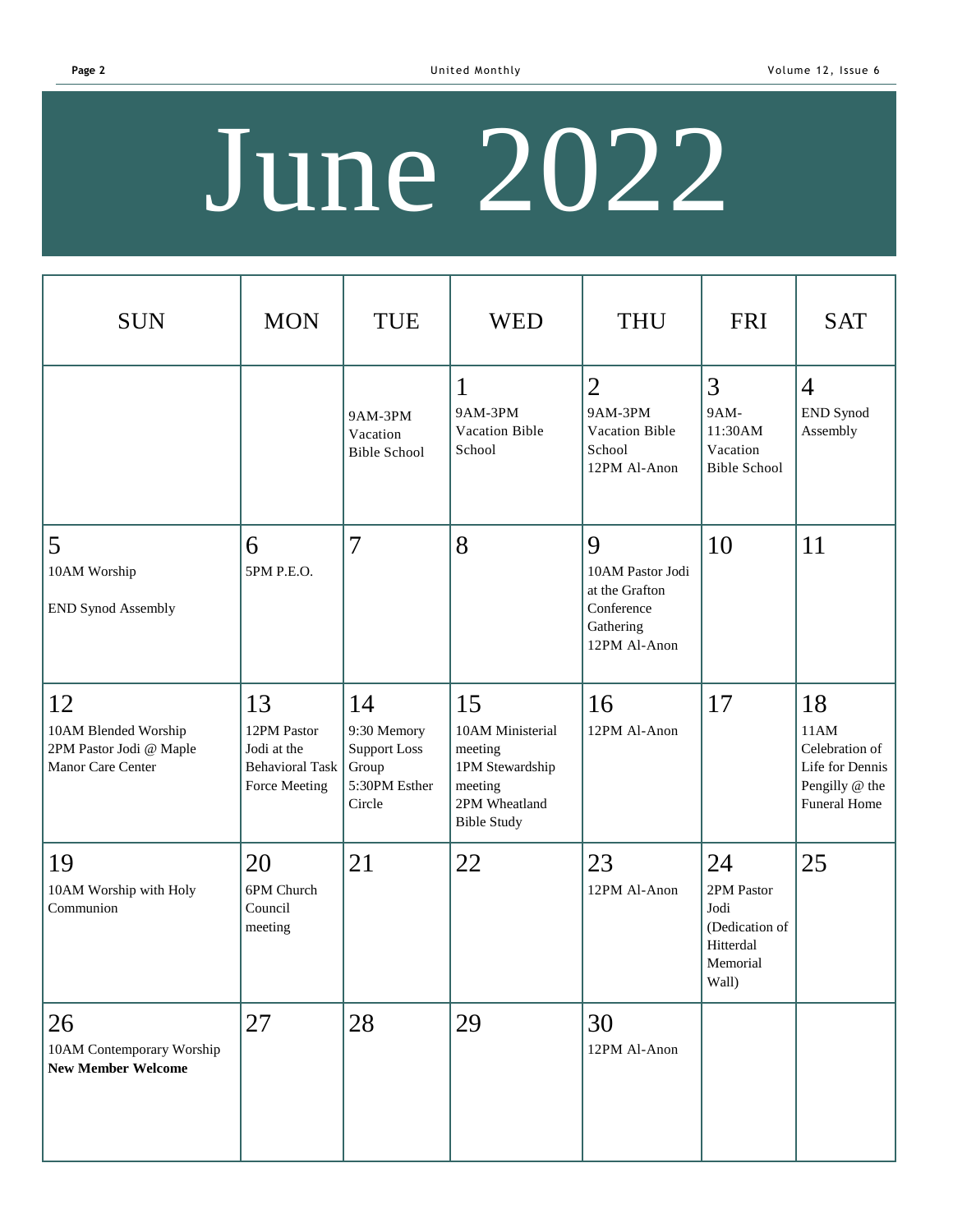## **Faith & Care #2**

#### Chairman - Carol Hart

Gerald & Sue Anderson Steven & Michele Anderson Gene & Barb Arens David & Teri Bodnar Arvid & Sandy Boe Rick & Carolyn Crockett Ben Crockett Daniel Crockett Tara Domres Brittany Farris Bernie & Carol Goodman Dean & Connie Hakanson Travis & Megan Hakanson Seth & Beth Hansen Lawrence & Katie Henry Kyle & Tiffany Hetletved Tom & Lynda Hoyt Zane Jacobson John & Kathie Johnson Robert & Nadine Kempert Jim & Connie Kjos

Caitlin Kreklau Robert & Lillian Lowery JoAnn Mueller Grant & Betty Nelson Eldon & Karen Pederson Paul Peterson Bill Reinhardt Stephen Ridley Darrin & Becca Romfo Troy & Rachelle Romfo Bill & Kathy Roy Randy & Kim Rude Angie Sanders Brandon & April Smith Gordon & Sharon Sondeland Carl & Rebecca Tollefson

## **Financial Update** *4-30-22*

| April Offering                                   | \$15,759.80                 |                                  |  |  |
|--------------------------------------------------|-----------------------------|----------------------------------|--|--|
| Offering Income                                  | Year-to-Date<br>\$62,412.53 | <b>Budget YTD</b><br>\$63,200.00 |  |  |
|                                                  | <b>Current Year</b>         | Last Year                        |  |  |
| Total Income April<br>*Total Expenses thru April | \$66,548.29<br>\$62,734.17  | \$63,028.24<br>\$68,235.08       |  |  |

\*Please note, last year's expense includes a transfer from the general check book to the dedicated fund to pay off the HVAC note of \$11,332.45.

As of May 31, our Endowment Fund balance was \$100,557.17. If you

would like to make a contribution to the Endowment Fund, please make checks payable to "InFaith Foundation" (which manages our endowment fund). Interest accrued yearly from this Endowment fund has been used at the end of each year to give back to needs within our community or special projects within the church.



## **ULC Leadership 2022**

President Deidre Long Vice President LeeAnn Knudson Secretary Diane Simmons Financial Secretary Julie Johnson

#### **Committee Council Representatives**

| Education   | Kim Hart, Kristi McDonald |
|-------------|---------------------------|
| Endowment   | <b>Tyler Balsdon</b>      |
| Hospitality | Terry Jacobson            |
| Property    | <b>Steve Hart</b>         |
| Stewardship | Abby Borchardt            |
|             |                           |

#### **Non-voting Representative**

Pastor **Disk Line Controller Service Controller Service Controller Service Controller Service Controller Service Controller Service Controller Service Controller Service Controller Service Controller Service Controller Ser** 

### **Council Notes 05-16-22 Mtg**

Senior recognition will be on May 29 for the graduates. They will be helping with the worship service. June 26 will be new member Sunday.

Kristi stated that there are 29 kids signed up for VBS so far. Metigoshe Ministries has reduced their fees per student by \$10 due to shortage of counselors.

The endowment fund has shown a drop by over \$4000 since last month.

Stewardship is continuing to look at lock box options for offering storage. The committee is rotating with collecting offering each Sunday.

Terry inquired if the visitation committee could give printed instructions to those that would like to see the live worship service.

Steve has purchased a door bell to be placed at the east entrance that rings in the offices so Pastor Jodi and Julie will know when someone has entered the building through that entrance.

Pastor Jodi, Julie Johnson and Janet Jacobson will attend Synod Assembly, June 4-5.

The new office computer, donated by Charles and Marie Jordan has been ordered and waiting arrival.

*Council minutes and treasurers reports are posted monthly on the bulletin board in the hall across from the church kitchen.*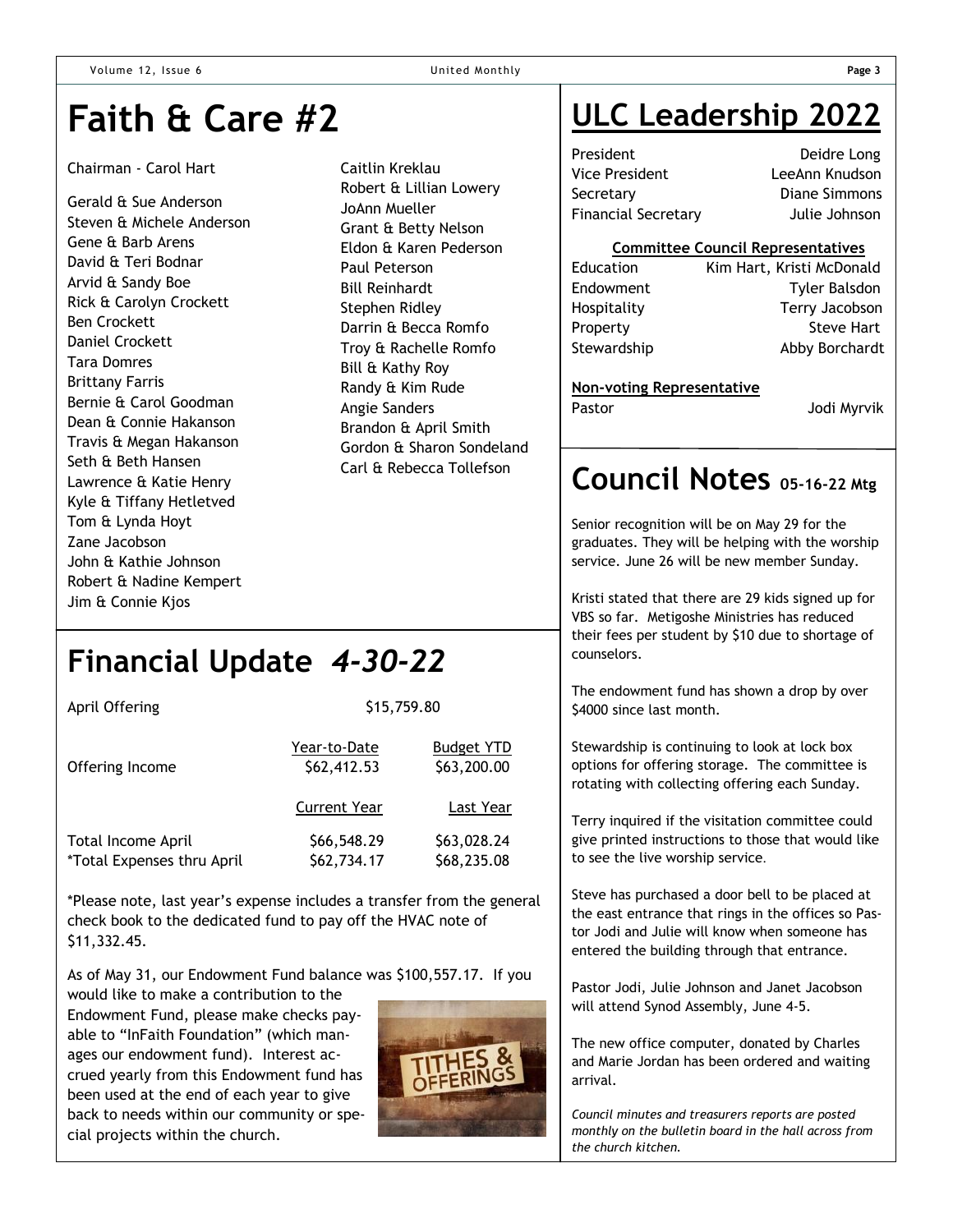## **The Holy Spirit**

(continued from page 1)

in your ear reassurances of love and support. It is like a parent guiding and helping a confused child. It is like a tour guide who points us in the right direction to see things that we would otherwise have missed. It is that gentle tap on the shoulder that makes us realize, "Hey, that's me that needs a new beginning and new direction." It is that fierce shaking that wakes us up; reminds us that there is more to life than earning money, relentlessly pushing ourselves until we are tired, stressed and depressed. That's what the Holy Spirit does…it revitalizes, renews, refreshes, empowers, creates, it reminds, it guides, it comforts the church, those in the church and those whom it touches outside the church. Each day as the wind blows on your face, through your hair and across the countryside may you feel the Spirit's presence!

In Christ, Pastor Jodi

## **Synod Assembly**

The annual Synod Assembly of our Eastern North Dakota Synod, ELCA, will be held in Fargo, June 4-5. Thank you to Janet Jacobson and Julie Johnson for attending as our congregational representatives along with Pastor Jodi.

## **Rogation Sunday**

Sunday, May 1, we celebrated Rogation Sunday. The word "rogation" comes from the Latin verb, "rogare." It means to ASK. So, in the season of Easter, as we celebrated the resurrection joy of new life, we ASKED for God's blessing upon the earth.

Rogation Sunday morning was quite blustery and, surprisingly, there were many in church. Lots of blessings were given. We celebrated the "Walk of Blessings" with the reflection on water, soil, seed, tools, community and the wonders of creation.





## **Camp Hope**

The Stewardship Committee is still collecting for **Camp Hope** through the end of June.

Monetary donations will be collected in a separate offering container at the back of the sanctuary, every Sunday. At the end of June, a check will be sent to Park River Bible Camp to help with camperships for kids who are in foster care settings. **Camp Hope** is designed specifically for kids who have finished kindergarten to twelfth grade who are in foster care. It is a three-night, four -day camp experience that provides kids with a safe place to have fun, meet friends who are experiencing like situations, play games, join in camp fires and so much more. May God bless our United effort in supporting this stewardship project!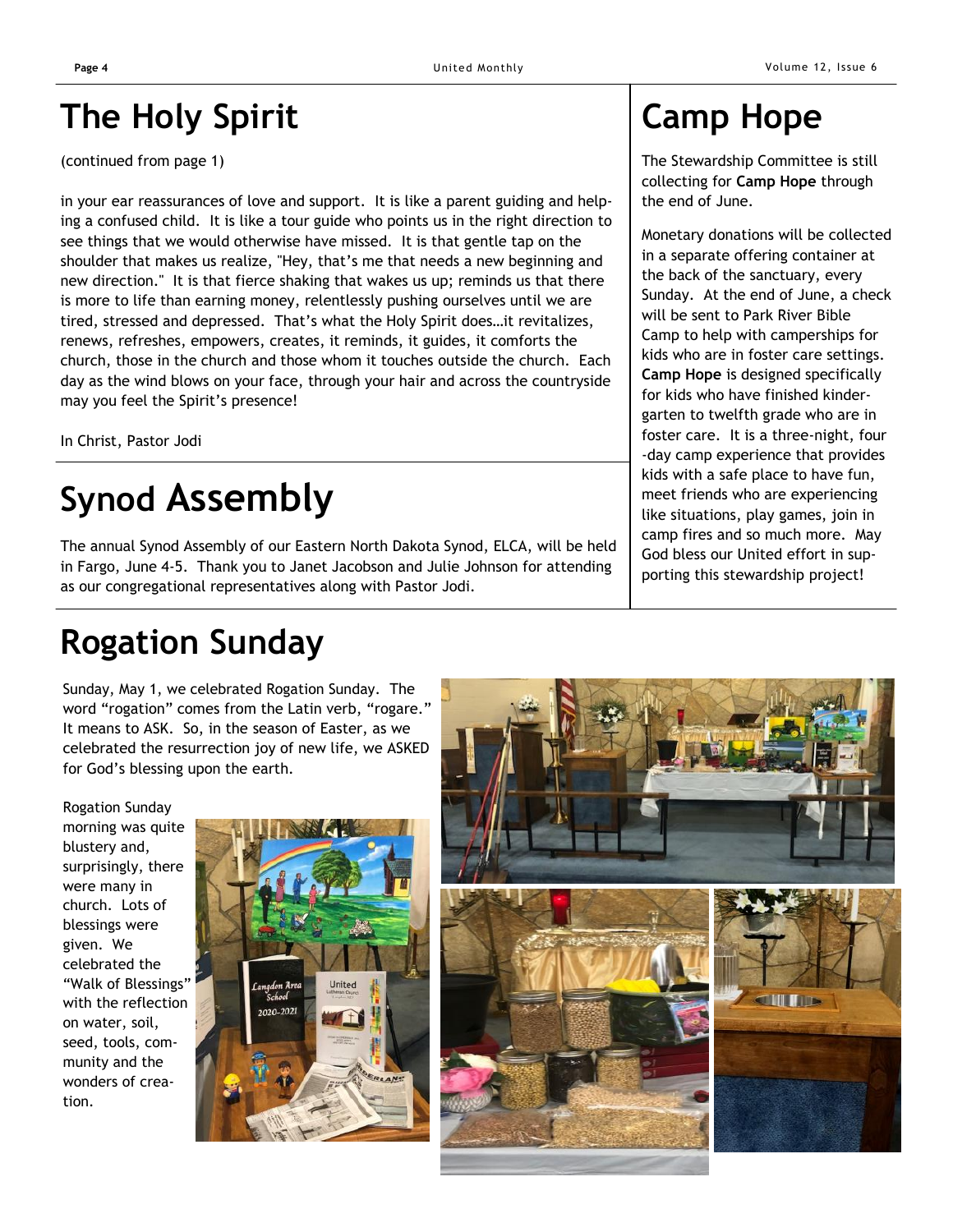## **Confirmation**



Confirmation came to a close for this school year. The students were able to lend a hand with clean-up activities outside. We appreciate their hard work!



The last day of Sunday School for this year was May 8. Thank you to Carla Gemmill for her leadership and involvement with the Sunday school this year. Also, to our teachers, music leaders Lisa Schuler & Becky Tollefson. ULC is blessed to have you all!

We are looking for a volunteer(s) to fill the Sunday school coordinator position for next school year(s). If interested in this vital role in our congregation and ministry, please talk with Carla Gemmill.

## **Sunday School Youth/Pastor Jodi**

Thank you to our Youth for their coffee/cocoa services, leading worship and providing special music on May 1.

A very special thank you, Pastor Jodi, for sewing the seed in our youth program with your encouragement and influence on our students in the short period of time you have been here at United. You have made time and impacted the students through faithful exercise of your gifts. God bless you and a warm thank you for your time given, work you have done and the care given to our Youth. You are indeed a reflection of God's love and all of us want you to know how very much United appreciates you!



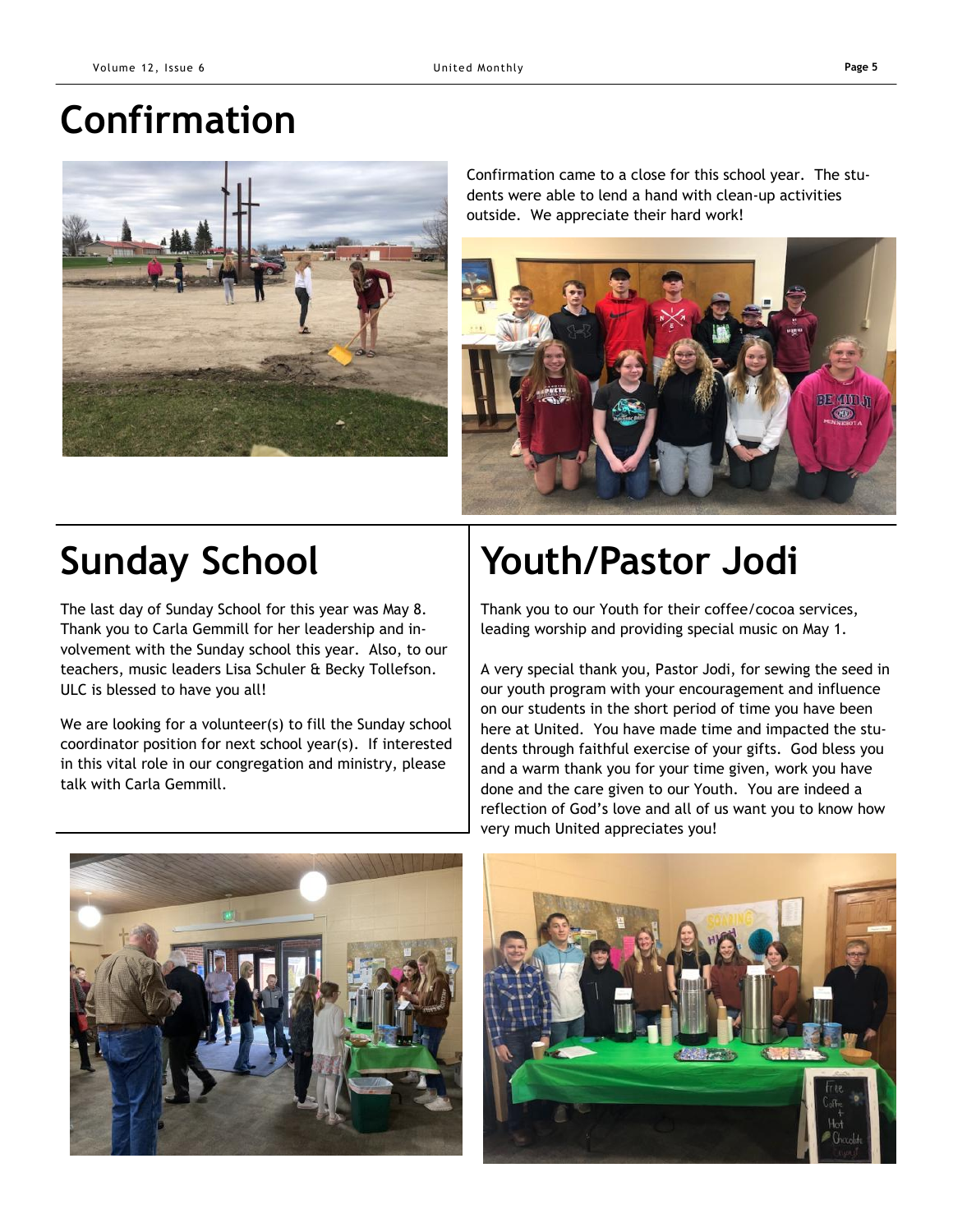## **VBS and Bible Camp**

Vacation Bible School has begun at United, May 31st through June 3rd. Camp Metigoshe counselors are here and last count, 55 students were registered!

It's not too late to sign up for a summer Bible camp! ULC will pay up to  $\frac{1}{2}$  the cost of attending an ELCA camp in North Dakota; sign up for a great experience today!

Go to the camp websites to learn more about their programs, costs and to register your child or youth for summer camp!

## **New Member Sunday**

June 26, we will be welcoming new members at United Lutheran. If you are looking for a new church home or would like more information about becoming a member at United; please fill out the tear-off card in the church bulletin and place it in the offering plate. You can also let Pastor Jodi or Julie know.

## **May Memorials**

No memorials were received in the month of May.

*Memorials may be mailed or dropped by the Church Office at ULC at any time.*

## **Quilt Blessing**



During worship, Sunday, May 8, we blessed the quilts made by our quilters. The quilts will travel abroad with Lutheran World Relief to be given to needy people throughout the world. Thanks to our quilters' work, talent and dedication!



One of our faithful gardeners (Kathie Johnson), starting with spring planting in the garden area by the front doors of the church. Thanks Kathie!

## **Prayers of...**

#### **Healing**

Lois Jones (Val Olson's cousin, cancer), Diane Reinhardt, Bob Kempert, Caven Dahl (Non-Hodgkin's lymphoma), Michelle Kaercher (breast cancer), Ole Olson, Betty Vikan and our brothers and sisters in Haiti.

#### **Joy**

**Congratulations to the following:**

Brenna Schuler, Alex Gellner, Adam Hart, Josie Long and Cloe Roberts for advancing to the State Music competition.

Alex Gellner for advancing to the State High School golf tournament. Jennifer Romfo for being selected as Region Golf Coach of the Year.

Meredith Romfo, Marlee Hetletved, Brock Freer and Mason Christianson for advancing to State Track.

Jack Romfo, Theo Romfo, Gage Goodman and Jayden Lee in advancing to the State Baseball tournament along with Coach Josh Krivarchka being selected as Region Baseball Coach of the Year.

#### **Grief**

Dennis Pengilly's Celebration of Life will be held on June 18 at 11AM at the funeral home with a lunch following. Inurnment will be at the Dresden Cemetery.

*We invite you to pray for those people listed above. Please call the church office if you have additions to our prayer list.*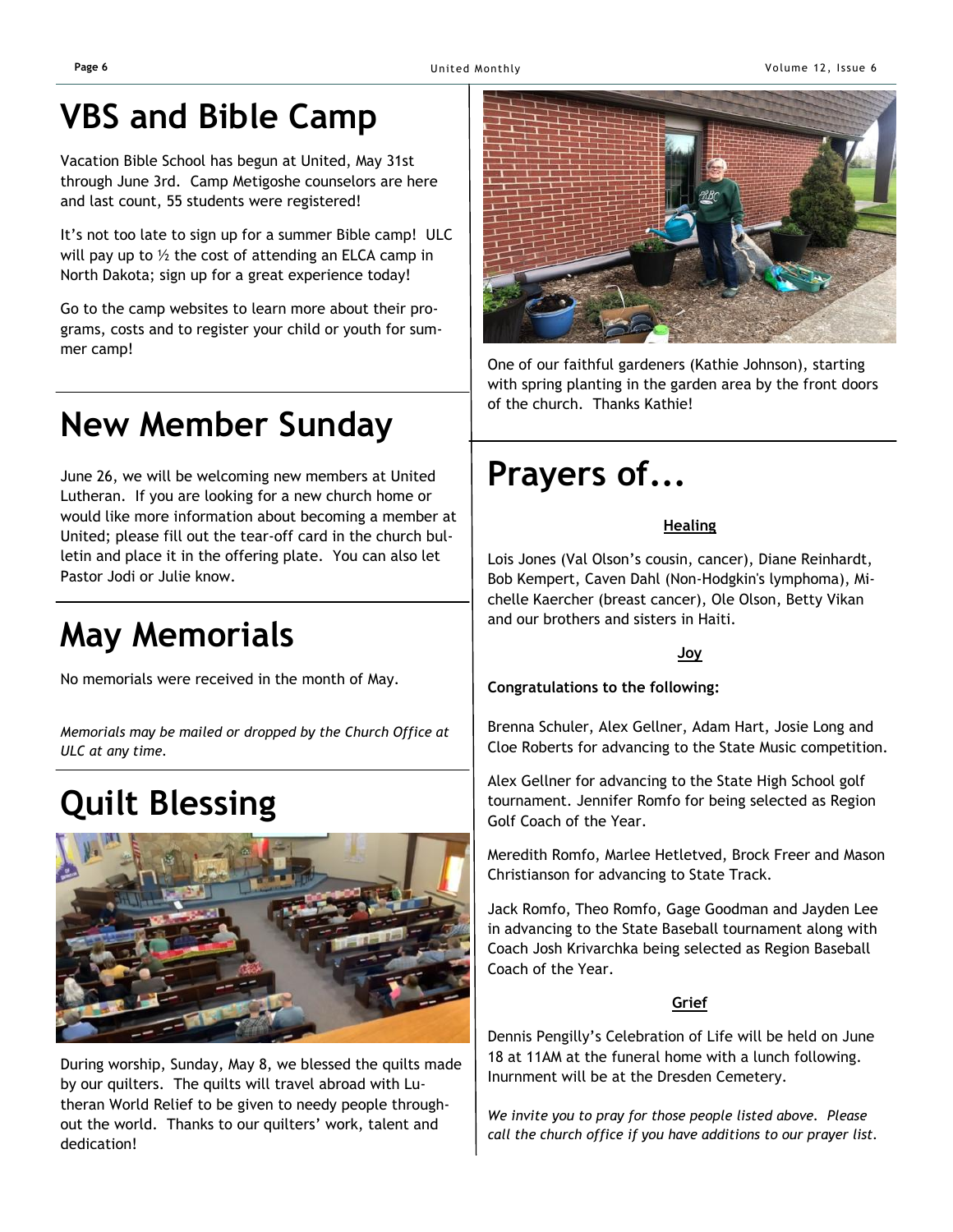## **At-a-Glance and General Announcements**

#### **Thank You to:**

Curtis Olson for harrowing the church parking lot.

Charles & Marie Jordan on their generous gift used through their Thrivent Funds to purchase a new computer for the church office, making the two office computers more compatible.

Those that were able to help and assist with the Mobile Food Pantry on Wednesday, May 4.

Carla Gemmill for her leadership and involvement with the Sunday school this year. Also, to our teachers, music leaders Lisa Schuler & Becky Tollefson. ULC is blessed to have you all!

The United quilters for their time this year making quilts for Lutheran World Relief and to Jeff & Betty Vikan for delivering the quilts to Grand Forks.

Finley & Sydney Crockett for their special music during worship on May 15.

Diane Reinhardt for the fun kid-friendly activity bags for worship services!

#### **Items Needed**

One of the workshops at Synod Assembly will be devoted to putting together health care kits for Lutheran World Relief. Our conference has been assigned to bring sturdy combs. Also, being asked to bring are towels: 20x40 and 52x27, dark colors preferred. If you are able to provide these things, please drop your items by the church office by June 2.

#### **Mark Your Calendars**

The outdoor worship and church picnic will be held July 24.

#### **Offering Envelopes**

The 2022 offering envelopes are available to be picked up from the table in the fellowship hall.

#### **Assistance**

While attending worship, large print bulletins are available and in-ear hearing devices from our ushers. We also have a wheelchair available for anyone needing transfer assistance, located in the narthex.

#### **New Church Home**

June 26, we will be welcoming new members at United Lutheran. If you are looking for a new church home or would like more information about becoming a member at United; please fill out the tear-off card in the church bulletin and place it in the offering plate. You can also let Pastor Jodi or Julie know.

#### **Help for Ukraine**

Lutheran Disaster Response is still collecting donations to help with the Ukraine crisis. If you wish to donate, you can write a check to Lutheran Disaster Response and give to the church, to forward on. 100% of your gift will be used entirely to provide support for people impacted by conflict in the Eastern Europe Crisis.

#### **Lost Items**

Missing a pan? It may be in the church kitchen. Missing baby items, toys, sunglasses, readers, earrings, etc., they may be laying on the lost  $\alpha$  found shelf in the narthex. Missing a children's winter jacket, it may be hanging in the narthex. Please check if one is yours!

#### **Pastor Jodi's Contact Information**

pjmyrvik@polarcomm.com Cell phone number 701-265-2409

#### **Memory Loss Support**

Memory Loss Support meets the second Tuesday of each month at 9:30AM at United Lutheran. Come if you are in need of support for your loved one.

#### **Covid Information**

Pediatric Vaccines are being offered and Adult Boosters. (Pfizer, Moderna and Johnson & Johnson). Cavalier County Health District is offering vaccinations on Mondays, Wednesdays and Fridays. Walk-ins accepted based on staff availability. cavaliercountyhealth.com

Due to improving temperatures, COVID testing for Cavalier County Health District will move back to the drive through testing trailer location in the northeast parking lot of the courthouse.

#### **Senior Care Needed**

Did you know we have seniors in our community who need a little help with basic needs around their home, including housekeeping, laundry or helping sort their mail? Contact social services, 256-2175, and ask about home and community services.

Volunteer to deliver "meals on wheels" in our community. Call senior meals and services to learn more, 256-2828.